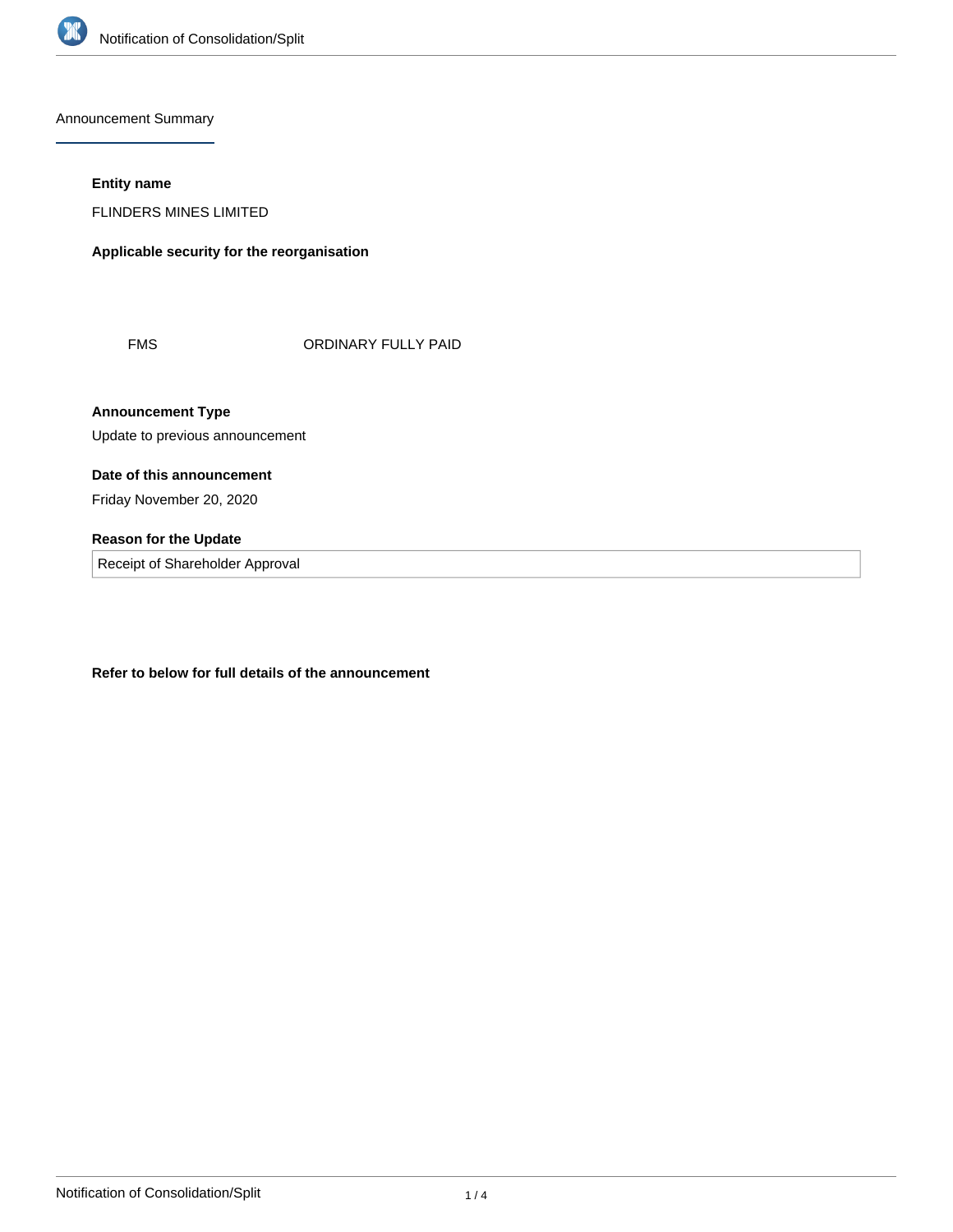

Announcement Details

Part 1 - Entity and announcement details

#### **1.1 Name of +Entity**

FLINDERS MINES LIMITED

**1.2 Registered Number Type** ABN

**Registration Number**

46091118044

**1.3 ASX issuer code** FMS

#### **1.4 The announcement is**

Update/amendment to previous announcement

#### **1.4a Reason for update to a previous announcement**

Receipt of Shareholder Approval

# **1.4b Date of previous announcement(s) to this update**

Monday October 19, 2020

## **1.5 Date of this announcement**

Friday November 20, 2020

# **1.6 Securities affected by the consolidation or split**

| <b>ASX +Security Code</b> | <b>ASX +Security Description</b> |  |
|---------------------------|----------------------------------|--|
| <b>FMS</b>                | ORDINARY FULLY PAID              |  |

Part 2 - Approvals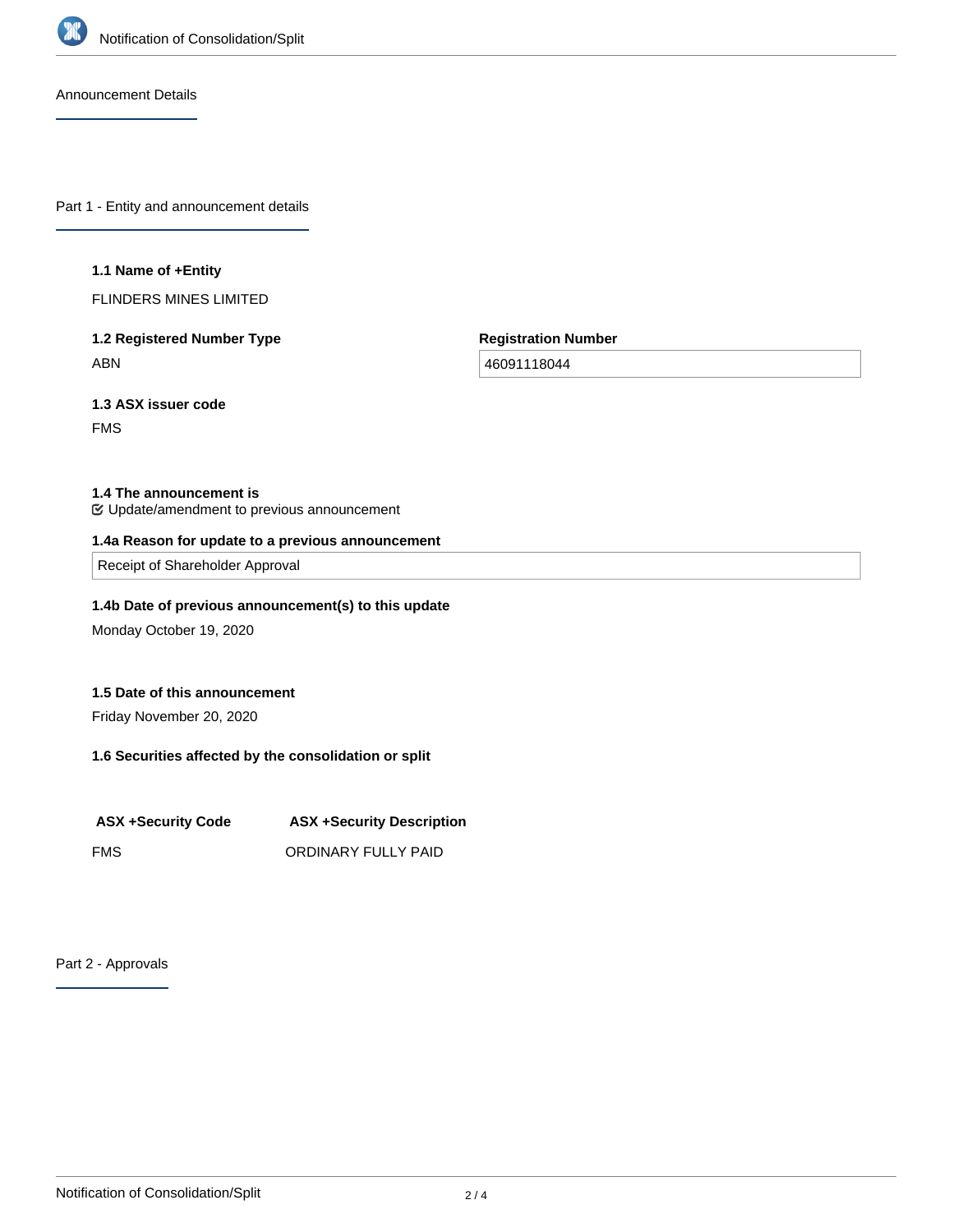

Notification of Consolidation/Split

**2.1 Are any of the below approvals required for the consolidation or split before business day 0 of the timetable?**

- **•** Security holder approval
- **Court approval**
- **Lodgement of court order with +ASIC**
- **ACCC approval**
- **FIRB approval**
- **Another approval/condition external to the entity required to be given/met before business day 0 of the**  $\bullet$ **timetable for the consolidation or split.**

Yes

**2.2 Approvals**

| <b>Approval/Condition</b><br>+Security holder approval | Date for determination<br>Friday November 20, 2020 | Is the date estimated or<br>actual? | Approval<br>received/condition met? |
|--------------------------------------------------------|----------------------------------------------------|-------------------------------------|-------------------------------------|
|                                                        |                                                    | $\mathfrak{C}$ Actual               | Yes                                 |

#### **Comments**

Part 3 - Consolidation or split timetable and details

#### **3.1 +Record date**

Thursday November 26, 2020

#### **3.2 Date of +security holder meeting**

Friday November 20, 2020

#### **3.2a Effective date of consolidation or split**

Monday November 23, 2020

#### **3.3 Last day for trading in the pre consolidation or split +securities**

Tuesday November 24, 2020

#### **3.4 Trading in the post consolidation or split +securities commences on a deferred settlement basis.**

Wednesday November 25, 2020

#### **3.5 Record date**

Thursday November 26, 2020

#### **3.6 First day for entity to update its register and to send holding statements to +security holders reflecting the change in the number of +securities they hold.**

Friday November 27, 2020

# **3.7 Last day for entity to update its register and send holding statements to +security holders reflecting the change in the number of +securities they hold and to notify ASX that this has occurred. (+Issue Date)**

Tuesday December 1, 2020

#### **3.8 Trading starts on a normal T+2 basis**

Wednesday December 2, 2020